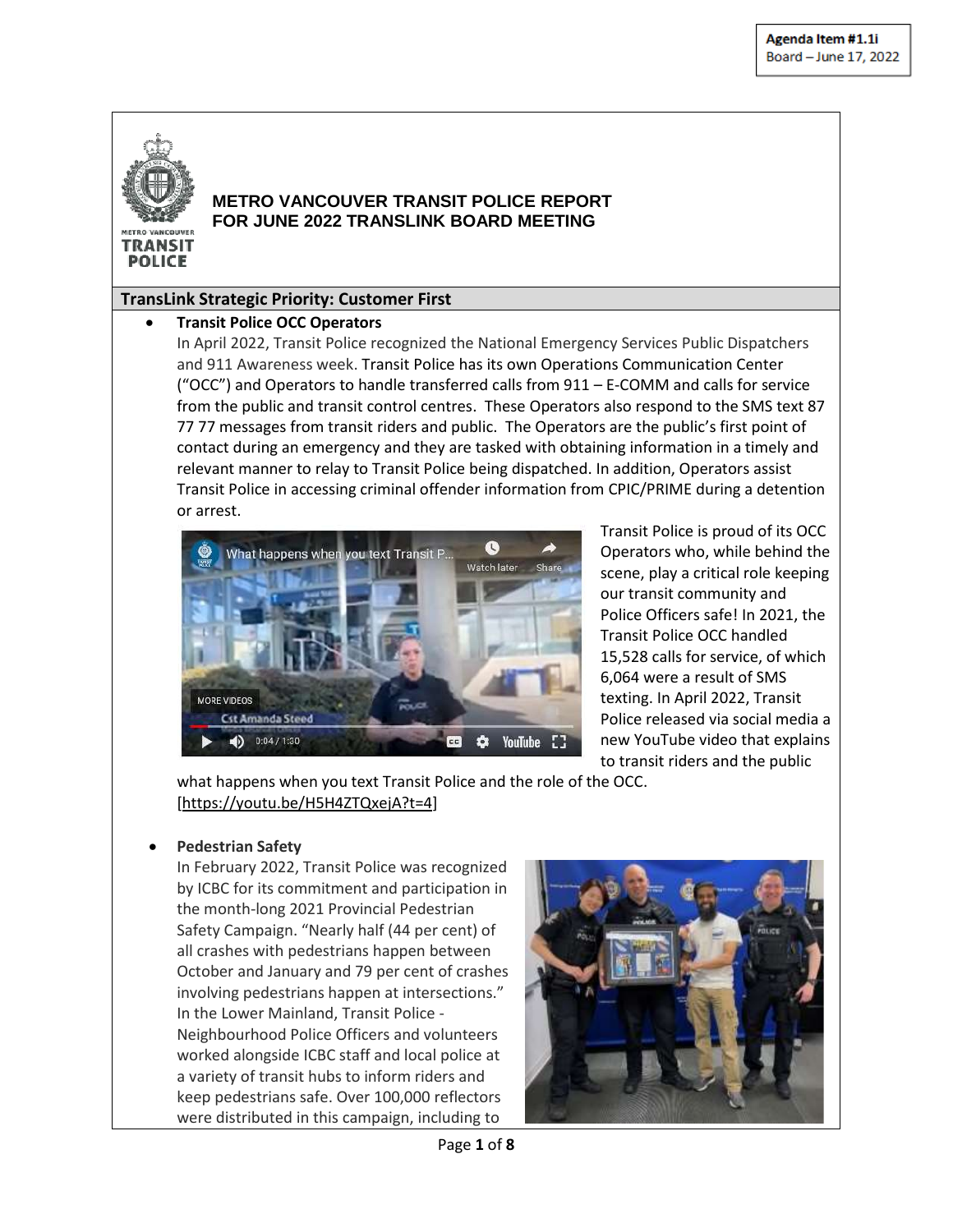thousands of transit riders whose need for a safe journey starts when they walk to and from their home, school or business.

#### **TransLink Strategic Priority: State of Good Repair**

### • **Anti-terrorism and Critical Incident Readiness**

Anti-terror policing is a central element of the Transit Police daily policing and public safety practice. A range of obvious and discreet methods continue to be employed by the Transit Police to detect, deny and deter any activity that poses a security risk to the transit system. Examples follows:

o Explosive Dog Team – Transit Police patrol officer presence continues to be supplemented by the daily deployment of the Transit Police's Explosive Detection Dog Teams (seven dog teams cover four shifts), which includes regular security sweeps of transit physical infrastructure. In 2021, Transit Police dog teams conducted approximately 2,400 proactive sweeps and response to calls for service to an unattended/suspicious package or explosive threats. Transit Police Explosive Detection Dogs are highly trained, certified annually, and the teams participated in special training with counterparts from the Pacific Northwest in Q2 2022.



Potential Bomb Threat – In November 2021, at Gateway SkyTrain Station, a male told building security that his "son" left a bomb in the building and that he took it out, disarmed it, and put it the garbage at Gateway Station. The male was seen walking in and out of the SkyTrain Station. Transit Police were informed and verified via CCTV of the male's movement in the Station. A Transit Police – Explosive Detection Dog Team attended and, based on threat assessment and Transit Police protocol, had the Station closed and evacuated. A sweep of the Station was conducted and it was confirmed that the Station was clear of any explosives. The Station was then reopened. In liaison with the Lower Mainland Integrated Police Dog Service, the Transit Police Dog Team then conducted a sweep of two floors in Gateway Tower, following which workers were cleared to return. Transit Police located the male involved nearby and it was determined that he may have an undiagnosed mental health disorder. The male voluntarily agreed to be transported by Transit Police for medical assistance.

 $\circ$  Tabletop Exercise with BCRTC – Tabletop and live exercise training is a component of Transit Police professional development and operational readiness for critical incidents. A tabletop exercise took place in April 2022 with Transit Police operational supervisors, the Transit Police Operations Communication Centre and representatives of the BC Rapid Transit Company ("BCRTC"). The exercise purpose was to test how Transit Police and BCRTC work together, identify opportunities and gaps in processes,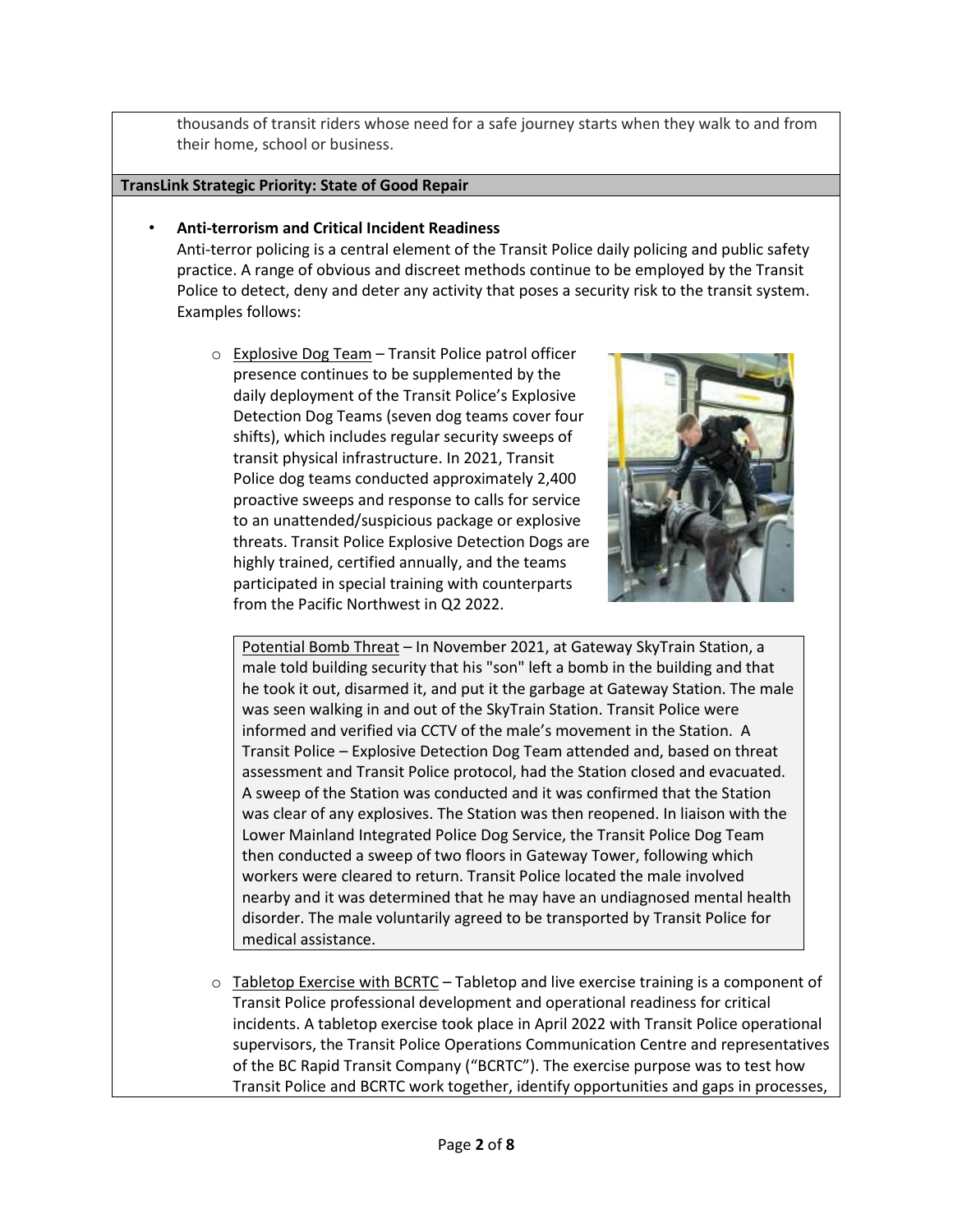build relationships, and to understand each other's roles (including when Incident Command is transferred).

The scenario tested was response to robbery reported from a business, where the suspects were reported fleeing and Transit Police were notified and requested to attend a nearby station – Burquitlam Station. While Transit Police were on route, Transit Police OCC Operators contacted the SkyTrain Control Centre to inform them of the robbery. The suspects were seen entering the station and walking on the tracks toward the long tunnel outside of the station. The exercise went very well, with great follow-up discussion. Further tabletop exercises will follow – the next one with Canada Line staff.

- o Police Partner Live Exercise In May 2022, Transit Police helped facilitate Tubular Assault Training for Vancouver Police-ERT members. The training was conducted in conjunction with Canada Line Operations. It included a number of senior Transit Police Executives meeting with Canada Line Executives as well as a few Transit Police staff participating in the scenario. Interagency coordination is important in critical incidents and this collaborative training was valuable.
- o Global Shield Network



**MVTP SHIELD METRO VANCOUVER TRANSIT POLICE** 



Transit Police has joined the Global Shield Network (Vancouver Police and Calgary Police are also members), a law enforcement & intelligence network immersed in public/private sector partnerships designed to prevent crime, terrorism and improve public safety. SHIELD incorporates a community policing strategy that provides a platform to receive not only the latest terrorism information from around the world, but significant crime alerts and crime trends/security issues that cross jurisdictional boundaries. Partners receive access to periodic "real time" alerts/reports and various resources, and access to quarterly meetings designed to discuss intelligence trends and agency best practices. The partnership provides another tool for real time awareness of best practices designed to prevent crime and keep our community safe. The Transit Police Intelligence Officer is the liaison to this Network.

o SECURUS – Transit Police is now part of SECURUS, a 2008 initiative of RCMP "E" Division Integrated National Security Enforcement Team ("EINSET"), Vancouver Police Department and the Canadian Security Intelligence Service ("CSIS") designed to create awareness of terrorism pre-incident activity and encourage the reporting of such incidents to the police of jurisdiction and ultimately EINSET. SECURUS ("safety" in Latin) was modeled after "Project GRIFFIN"/United Kingdom and "Project NEXUS"/New York (initiated after 9/11). SECURUS is an opportunity to take the lead in providing innovative ways to reach the public with simple, clear and direct educational tips to recognize potential threats to public safety. While EINSET and Transit Police have unique mandates, there are significant overlaps around preventing terrorist activity within the public transit system. Educating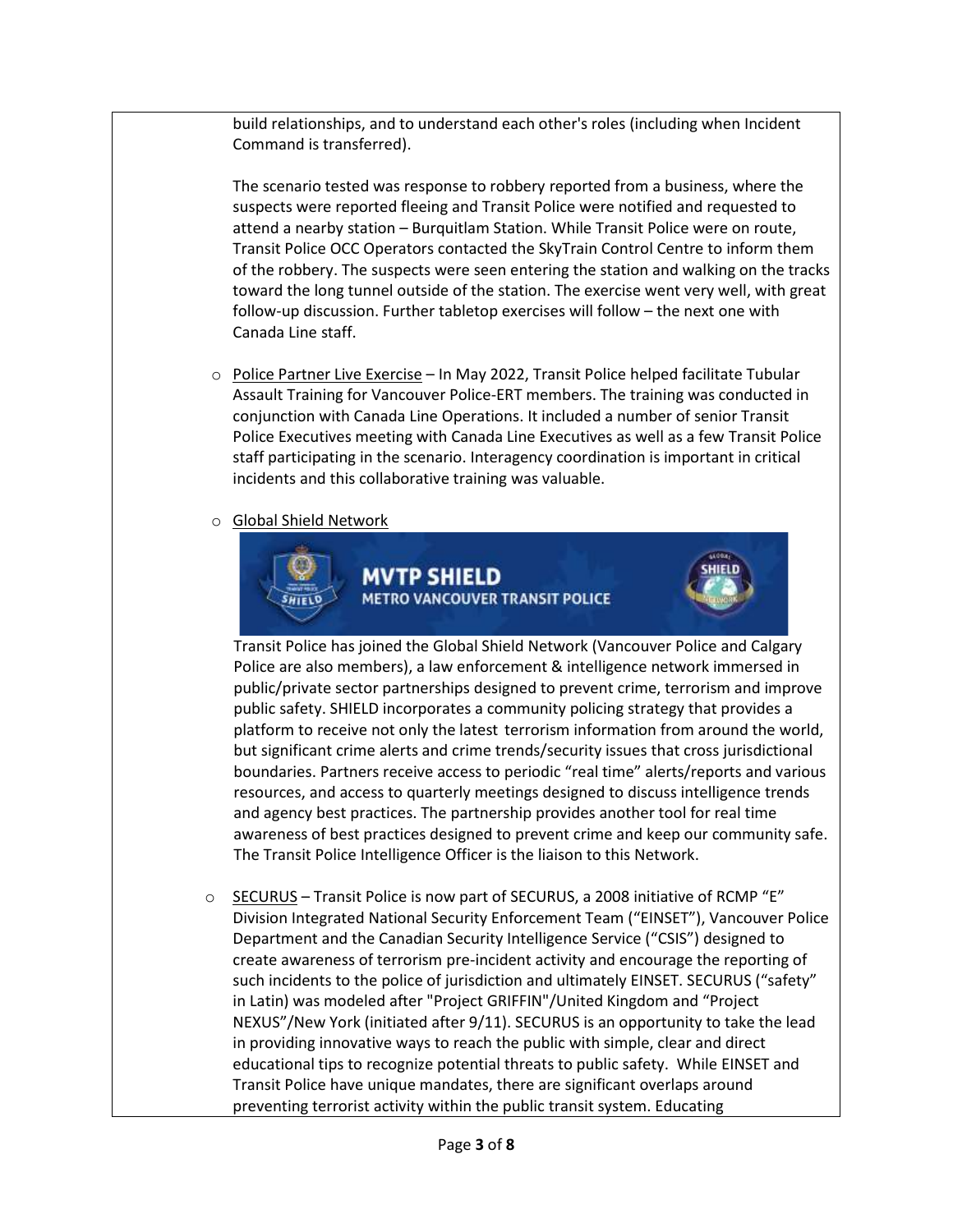businesses/public about pre-incident terrorist activity helps increase general awareness of behavior and early indicators of behavioural changes, and works to facilitate earlier intervention options.

The target audience for SECURUS includes the employees of businesses (e.g., hotels, rental companies, storage companies, businesses at airports/transit hubs) who provide goods or services that could be exploited and/or used to carry out a terrorist incident. Such employees are best positioned to recognize anomalies in their environments. Transit Police will use its existing electronic mediums to allow both internal and external clients to learn about terrorism prevention and provide a means to report "odd" occurrences that they observe in their everyday environments. This type of communication/engagement aligns with the ongoing Transit Police "See Something – Say Something" campaign to help protect transit riders/staff and transit infrastructure. Through this partnership, there will also be future opportunity for national security awareness training to Transit Police and transit staff. Transit Police already has some officers trained as Counter Terrorism Information Officers ("CTIO") and additional officers will receive CTIO training from EINSET.

#### • **Performance Measurement Culture**

 $\overline{\phantom{a}}$ 

Transit Police is an intelligence-led and data-driven police agency, and gathers comprehensive statistics in relation to crime and organizational performance. Transit Police shares statistical and performance information with the public, TransLink and stakeholders through a variety of tools. A snapshot of key statistics for 2022 Q1 as compared to 2021 Q1 follows. In 2022 Q1, Transit Police had 5,037 Police Files, which is a 7% decrease from the same period last year.

| <b>Metro Vancouver Transit Police</b>                    | 2022  | 2021  | % Change |
|----------------------------------------------------------|-------|-------|----------|
| <b>Crime and Safety Statistics</b>                       | Q1    | Q1    |          |
|                                                          |       |       |          |
| <b>Crimes Against Persons/100,000 Boarded Passengers</b> | 0.610 | 0.746 | $-18%$   |
| (primary and assists)                                    |       |       |          |
| Crimes Against Property/100,000 Boarded                  | 0.800 | 1.043 | $-23%$   |
| Passengers (primary and assists)                         |       |       |          |
| <b>Other Criminal Code Violations/100,000 Boarded</b>    | .330  | .497  | $-34%$   |
| Passengers <sup>1</sup> (primary and assists)            |       |       |          |
| <b>Provincial Violation Tickets ("VTs")</b>              | 1172  | 1471  | $-20%$   |
| <b>Arrests - Warrants Executed (All)</b>                 | 206   | 326   | $-37%$   |
| Arrests - New Charges <sup>2</sup>                       | 126   | 139   | $-9%$    |
| <b>Total S. 28 Mental Health Act Apprehension Files</b>  | 73    | 46    | 59%      |
| <b>Sexual Offences</b> (primary and assists)             | 26    | 21    | 24%      |

 $1$  Other Criminal Code Violations: Includes such offences as weapons, disturbing the peace, child pornography, obstruct peace officer, possess break and enter instruments, intimidation and threats, breach/bail violations, indecent acts/exposing, and counterfeiting.

 $<sup>2</sup>$  Arrest means an actual arrest and all other cases where charges were recommended to Crown Counsel.</sup>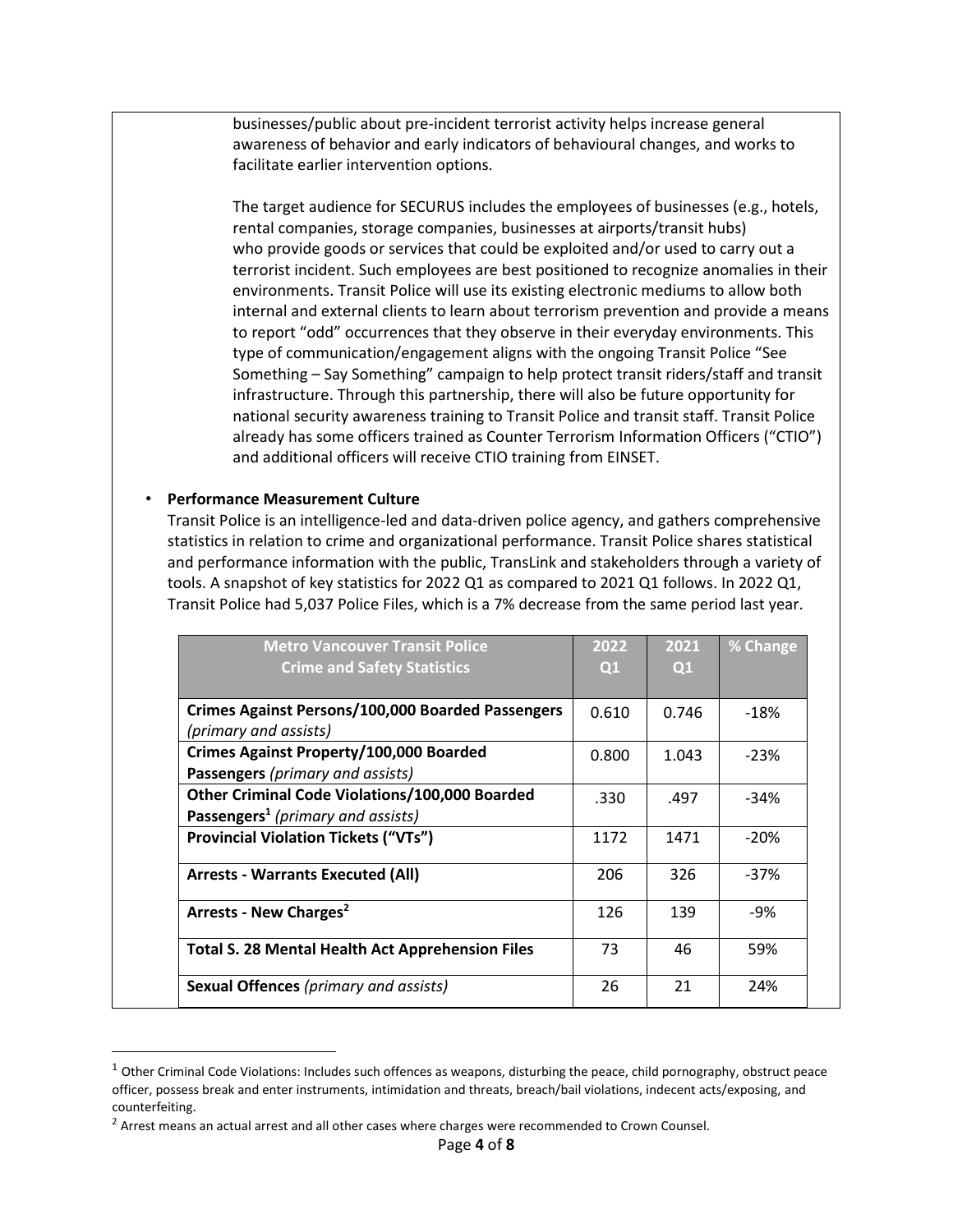| <b>SCBCTA Fare Infraction Notices</b>                    | 1237 | 1073 | 15%  |
|----------------------------------------------------------|------|------|------|
| <b>SMS Texts Conversations Converted to Police Files</b> | 1176 | 1790 | -34% |

Ridership levels increased 53% in 2022 Q1 when compared to the same period in 2021, which was during the pandemic (66,915,153 Boarded Passengers/2022 Q1; 43,834,111 Boarded Passengers/2021 Q1). While the actual number of Crimes Against Persons and Crimes Against Property increased in 2022 Q1 (14% and 7% respectively), when considering the ridership increase, it has resulted in decreases in the rates of Crime Against Persons and Crimes Against Property per 100,000 Boarded Passengers for the comparative 2022 to 2021 periods. As previously reported during 2020 and 2021, criminal activity continued on or near the transit system throughout the pandemic. 2022 Q1 results show positive movement with the 18% decrease in the 2022 Q1 rate of Crimes Against Persons and 23% decrease in the rate of Crimes Against Property. Continued decrease is anticipated into Q2 2022. These two crime rates are an anomaly to historical trending prior to 2020; for example, the respective 2019 Q1 rates were 0.38/Persons and 0.41/Property.

Assault of Bus Passenger – In April 2022, a 17 year old girl boarded a bus headed to Newton Exchange/Surrey and sat down at the back of the bus. During the journey, a man boarded the bus and began acting erratically, and then sat near the teen. The suspect continued to act more agitated, eventually standing up and blocking the teen into her seat. Without any provocation, he allegedly punched her in the head several times, causing her glasses to fly off her face. The teen tried to defend herself and, when she bent over to pick up her glasses, the suspect allegedly used his knee to strike her in the head. The victim alerted the bus operator to the incident and reported it to Transit Police. Luckily, the victim did not sustain any serious physical injuries. Everyone has the right to arrive at their transit destination safely and without fear of being attacked. This unprovoked assault by a stranger was taken extremely seriously. Transit Police detectives launched an investigation and an appeal was made to the public for help to identify the suspect. Several tips came in from the media release and Transit Police identified the male. His residence was attended and he was arrested.

Stabbing/Slashing at Burquitlam SkyTrain Station – In March 2022, a victim was stabbed outside of Burquitlam SkyTrain Station. The victim ran into the SkyTrain Station, where the suspects gave chase and slashed the victim in the head with a machete. The victim had nonlife threatening injuries and they were released from the hospital. After a thorough investigation by Transit Police, three suspects were identified and arrested, and Search Warrants were obtained on the suspects' residences and cell phones.

Possession of Dangerous Weapon – In February 2022, Transit Police responded to a report of a man with a gun in front of a business across from Surrey Central Station. A Transit Police Officer approached the store and observed three males fighting on the ground and a black firearm visible during the struggle. As the males scattered, the Officer followed the male in possession of the firearm. The male was taken into custody by Transit Police and a loaded, Glock 19 restricted handgun was located in a holster in the front of his pants. The male was arrested for possession of a dangerous weapon and then transported to hospital for medical evaluation, due to injuries sustained from the altercation with the other males. While in hospital, he remained under Transit Police custody.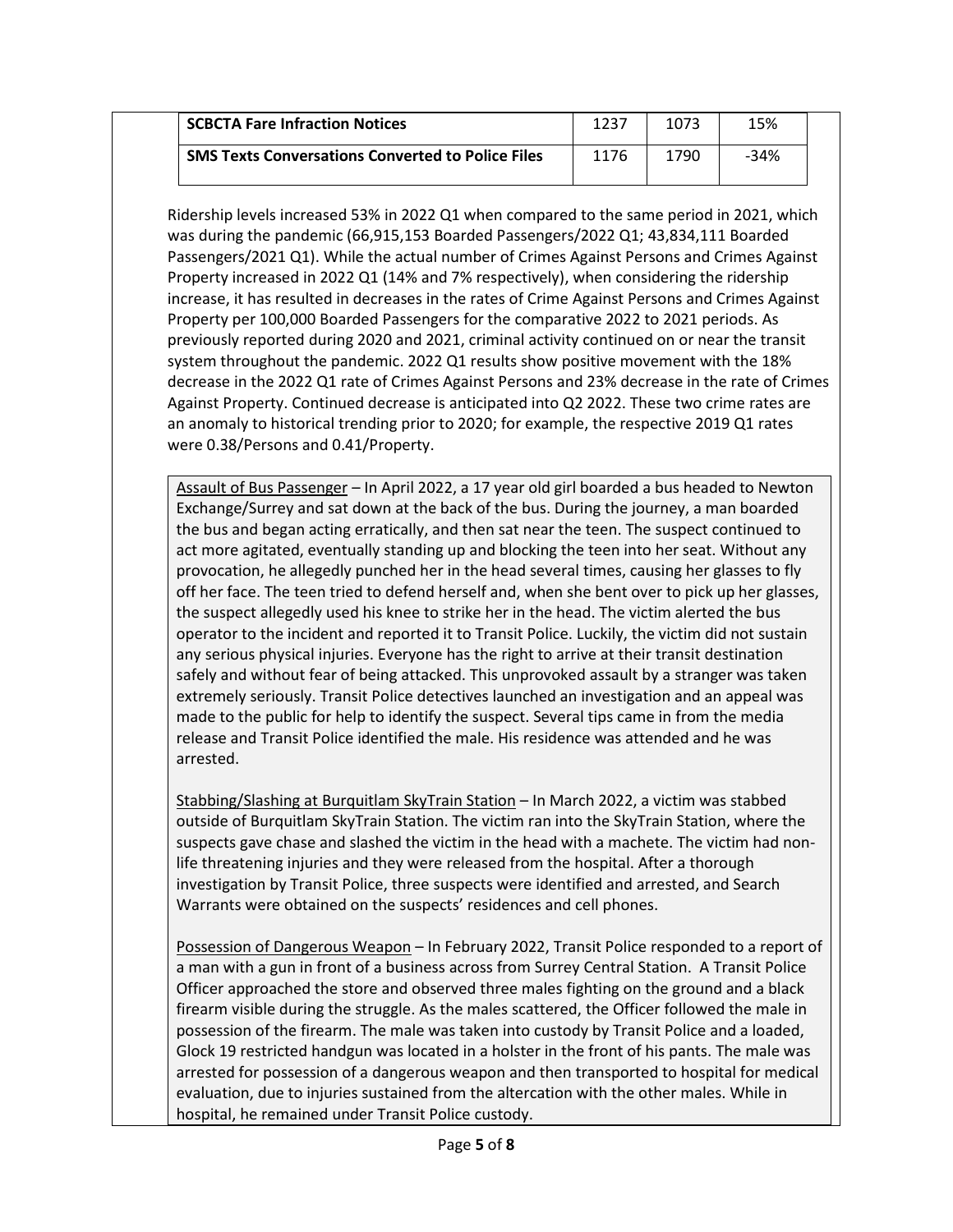Graffiti – In January 2022, there were nine incidents of graffiti reported over SkyTrain property. The same graffiti tags had been seen elsewhere in the lower mainland. A Transit Police investigation led to the identification of the male suspect. He was arrested wearing the same clothing that he had worn during some of the incidents. During an interview, the suspect stated the tags were his way of getting his name out there and the tag was symbolic of a guardian angel. In February 2022, he was released with an Appearance Notice.

It is noted that in 2022 Q1, the number of assaults were 12% higher than same period in 2021, and 17% higher than the overall average. However, assaults with a weapon were down 58% as compared to same period in 2021, and down 19% from the overall average<sup>3</sup>.

The number of sexual offence files (primary and assists) for 2022 Q1 was up 24% from 2021 Q1 (26 files/2022 Q1; 21/2021 Q1); however, the monthly average for sexual offences in 2022 Q1 does remain below the overall average. Transit Police takes all reports of sex offences seriously and investigates thoroughly. Transit Police continues to be concerned with possible underreporting of incidents and promotes reporting through a variety of initiatives, including texting 87 77 77. As done in previous years, Transit Police will be launching another anti-sexual offence campaign for the summer and return to school in the fall.

Stranger Gropings – Between January and April 2022, there were three gropings that occurred on a bus in Vancouver. The male suspect used his umbrella to cover his hands being placed on the thigh of women. Transit Police coordinated with the RCMP Pacific Region "ViCLAS" (Violent Crime Linkage Analysis System) Centre, who was able to use the information to locate an additional file from 2020. CCTV obtained on the three incidents showed the same suspect. The Transit Police General Investigation Unit, Targeted Mobile Enforcement Team and Patrol Officers conducted checks on the 99B line buses in Vancouver and were able to locate the suspect. The suspect was observed wearing the same clothing as worn during two of the incidents. The suspect was arrested by Transit Police and released on an Undertaking with a condition to not be found on buses.

Sexual Assault/Sexual Interference/Assault Police Officer – In March 2022, two victims (one 14 years old) were sexually assaulted in the same day. Through the Compass Card information, Transit Police investigators were able to identify the male suspect. The suspect was arrested by Transit Police at his residence, where he fought with police. The suspect was taken into custody and held for court. The suspect was remanded for a psychiatric evaluation.

There was a 59% increase in number of S. 28 apprehensions under the *Mental Health Act* when comparing 2022 Q1 to 2021 Q1, notwithstanding the reduced ridership. In part, the volume of apprehensions may be due to the focus of Transit Police and other Transit staff to watch out for vulnerable persons and check on wellness, as well transit riders being encouraged to report disorder or issues of safety/concern. Upon assessment at hospital, 81% of those apprehended in 2022 Q1 were admitted, self-admitted or held. The number also shows the dependency on the transit system of this vulnerable group.

l

<sup>3</sup> *The 'overall average' takes into account data from 2012 onward.*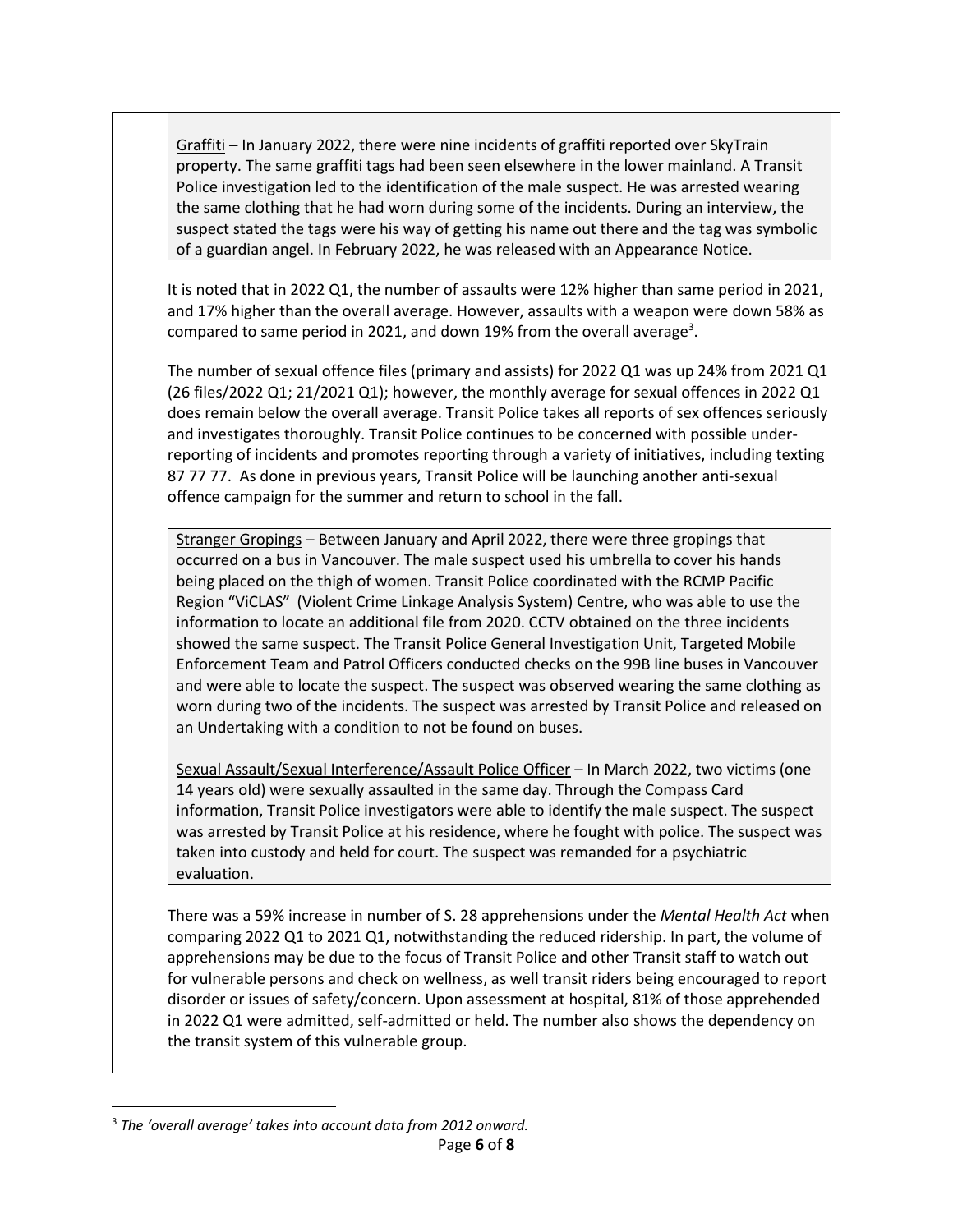When comparing 2022 Q1 to 2021 Q1, there was a 34% decrease in SMS Text conversations with the Transit Police - Operations Communication Centre that led to a police file being generated. Some of this decrease is attributed to a reduction in complaints about noncompliance of mask wearing by riders as Public Health Orders for the pandemic changed. SMS text 87 77 77 continues to be promoted as a way for transit riders to discretely contact Transit Police when issues of concern arise while on transit.

## **Criminal Warrant Arrests**

One of Transit Police's three Strategic Pillars in the 2022-2026 Strategic Plan is to improve public safety by working closely with our cross regional police partners and developing strategies that prevent crime. In 2022 Q1, Transit Police Officers made 206 arrests for outstanding criminal warrants, which included RCMP, Municipal Police and Transit Police



issued warrants from BC and elsewhere. The number of warrant arrests in 2022 Q1 was 37% lower than the same period in 2021. The reason for this drop is not known. The number of new charge arrests by Transit Police dropped by 9% in 2022 Q1, as compared to the same period in 2021.

Many warrant arrests arise from on-view work of Transit Police Officers in their Community Service Areas (assigned patrol area), calls for service, confirming identity incidental to criminal arrest

or during enforcement of a provincial statute offence (such as misuse of a fare gates). However, Transit Police Officers also familiarize themselves with offenders and criminals of concern or offenders wanted through law enforcement intelligence sharing, regional BOLFs (Be on the Look Out For), and the Transit Police Offender Management Program.

Warrant Arrest – Early evening on January 27, 2022, Transit Police were conducting patrols nearby the Surrey SkyTrain Station when they observed a male attempting to conceal drug paraphernalia while walking away from the Officers. The Officers spoke with the male, who verbally identified himself and admitted that he had a warrant but intended on turning himself in the following morning. Police Record queries confirmed two warrants related to the male out of Surrey RCMP and the Combined Forces Special Investigation Unit BC. The warrants related to multiple charges for Driving While Prohibited and Breach of Release Order. The male was arrested and transported to Surrey RCMP cells, where he was held for court.

# **Misuse of Fare Gates and Provincial Violation Tickets ("VTs")**

Issuance of Violation Tickets ("VTs") is associated to Transit Police Officers' active observations and enforcement of the provincial offences, including the misuse of fare gates (new legislation in 2017). In comparing 2022 Q1 to 2021 Q1, there was a 20% decrease in the number of VTs. This decrease is reflective of the lower ridership and it may partly be attributed to an adjustment to Transit Police operational deployment models and policing practices during the pandemic. Further, some patrol resources were redirected to the Crime Suppression Team.